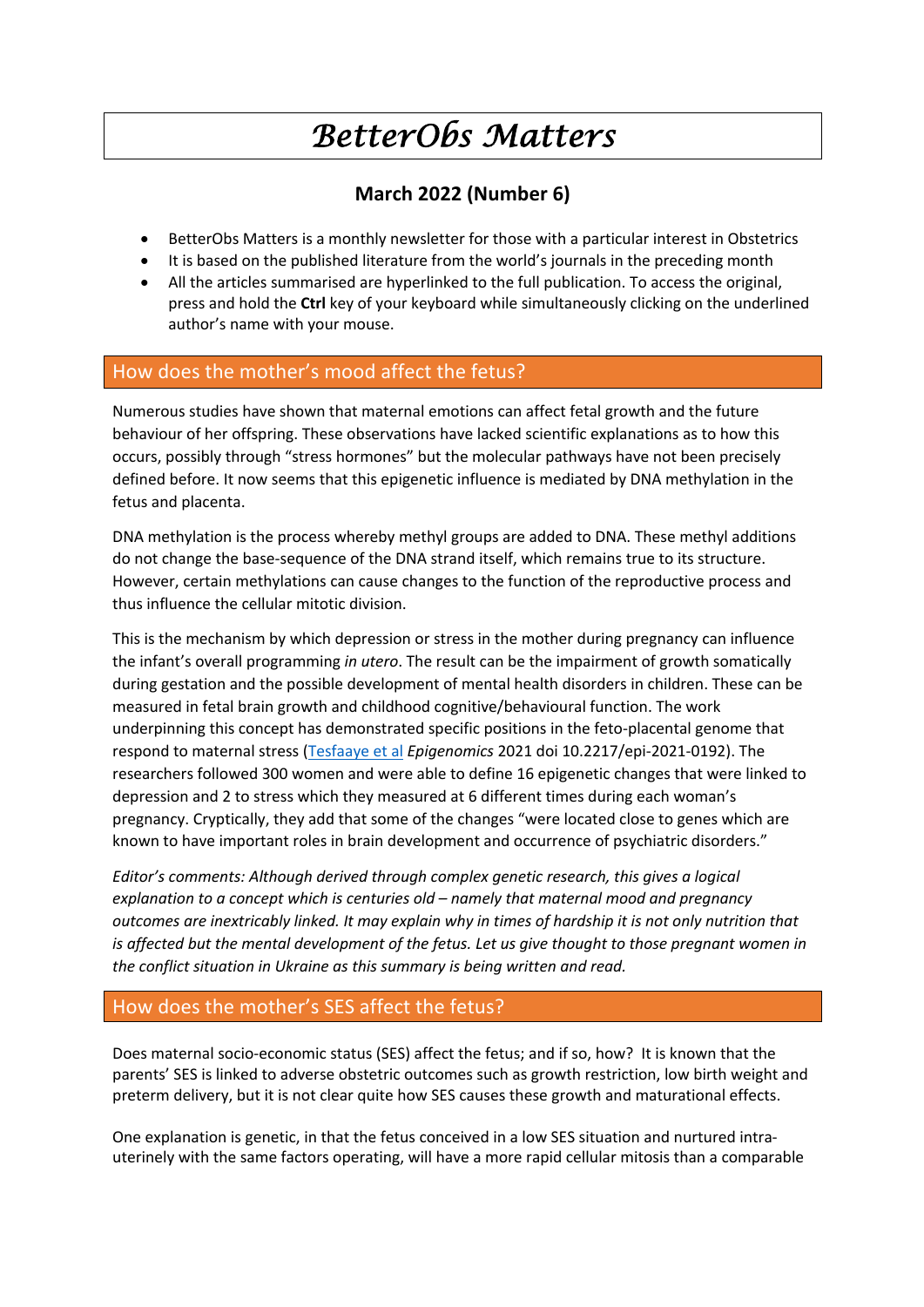fetus in a higher SES situation. It is possible to gauge the rapidity of cellular reproduction by studying a cell's genetic structure, specifically measuring its telomere lengths.

#### **Telomere length**

A telomere is the portion at the end of a gene. It has been likened to a shoelace aglet (the plastic tip which stops it fraying). The telomere becomes shorter by a very small amount each time a cell's DNA replicates itself. It can thus be used as a "biological clock", not to work out the cell's chronological age, but to estimate how many divisions it has left before the telomere length is reduced to zero and can no longer perform its protective function. The cell then undergoes senescence, which is deterioration, followed by apoptosis (programmed cell death).

If this reasoning is correct, then higher SES will be related to longer telomere lengths, as measured in cord blood, compared with infants from parents of lower SES. These were the findings in a study of more than 1 000 infants where shorter telomere length was incrementally associated with lower parental SES, especially in boys (Martens et al *JAMA Netw Open* 2020;3:e204057). The researchers postulate these early socially induced disadvantages may be the mechanisms whereby intergenerational effects are mediated.

However, it is not established whether telomere length is a biomarker or a biological mechanism for stress-related signals, nor is it clear if these early indicators can be overcome by interventions (Notterman et al *JAMA Netw Open* 2020;3:e204352).

What is now clear is that short telomere length in mature adults is associated with increased overall mortality rates and with some specific life-shortening disorders. The UK Biobank project has data derived from half a million citizens from whom they can correlate genetic findings with morbidity and mortality rates (Schneider et al *JAMA Int Med* 2022;182:291-300). It was found that short telomere length identified more than 200 disorders associated with ill-health, so its veracity as a "Geroscience-Guided Biomarker" is indisputable, and that now demands interpretation (Bauer et al *JAMA Int Med* 2022;182:300-2).

*Editorial comment – The science is fascinating, but its clinical usefulness should be circumspect. It is unknown whether interventions can slow telomere shortening or not, although certain indulgences are associated with accelerated shortening, such as smoking and alcohol consumption.*

*Paying for telomere length measuring out of curiosity is not recommended by experts, as it is a blunt predictor of health or longevity. Interestingly, most people, if asked if they want to know their "death date" – and assuming it were possible to predict it – said they would decline to ask for it.*

*What is possible is to count your moles (pigmented naevi). It has been demonstrated that a high naevus count correlates with long telomere length which, in turn, is related to longevity. If you have more than 100 naevi, you will probably outlive someone with less than 25, by six years (*Bataille et al *Cancer Epid Bio Prev 2007;16:1499-502). So, count your blessings.*

#### Natural selection and epigenetic influences

These explanations of how maternal mental health and social circumstances affect her fetus highlight the differences between natural selection and epigenetic influences.

The survival of the fittest paradigm relies on random genetic "mis-replications" for the progeny to be better equipped to survive and reproduce. These chance occurrences produce an improved version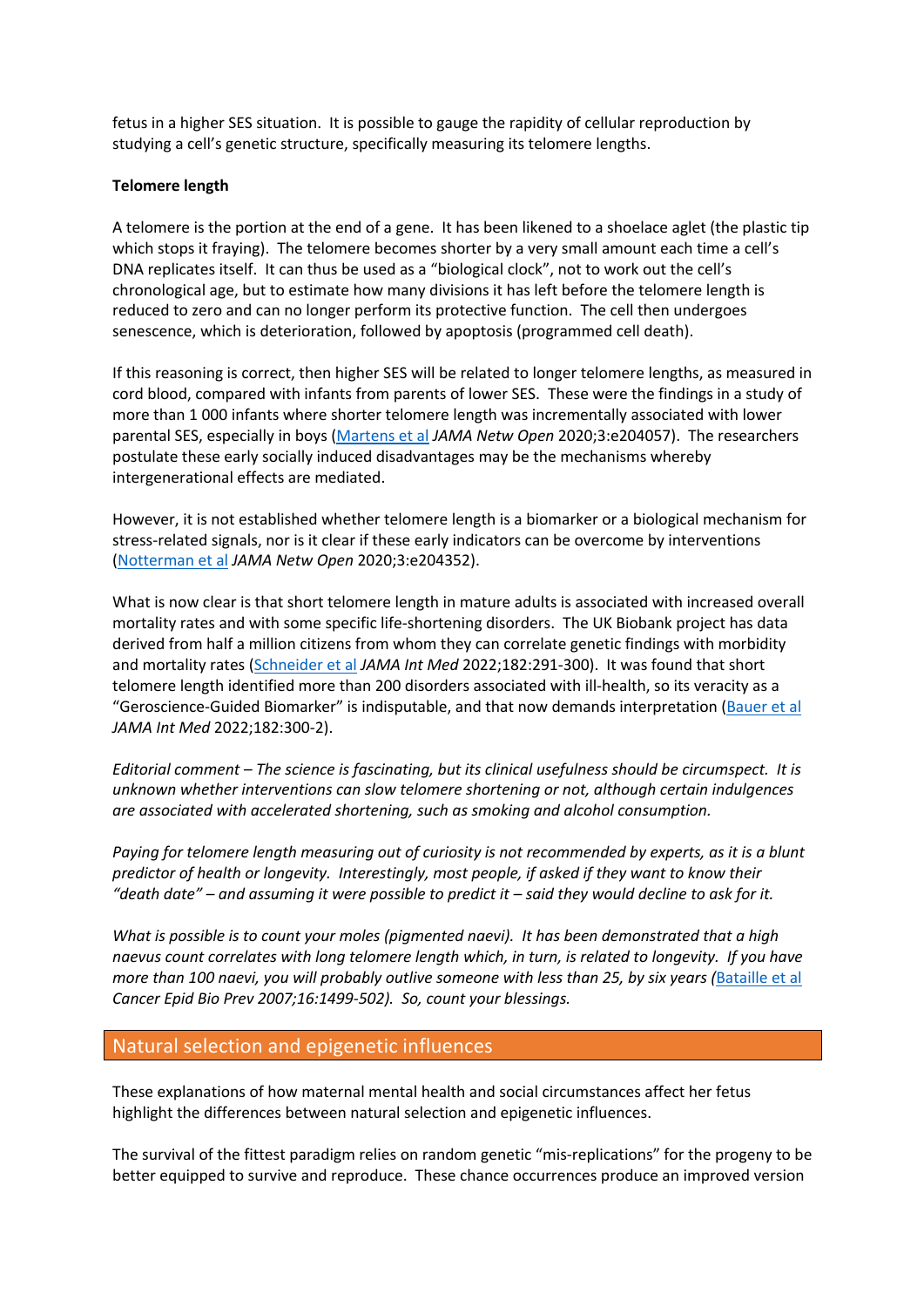of the species which has superior health and function, so the fitter specimen dominates and goes on to enrich the strain, possibly replacing the "previous model". It is a change in the cell's DNA and will be faithfully reproduced until another chance event occurs. This evolutionary process is extremely slow, but accounts for the earth's diversity of species in all forms of life.

Changes that can occur in response to the environment can obviously be more agile and act by affecting the gene's expression – not its DNA sequence. Thus, methylation can result from nutrition, hormones, temperature, radiation, infections, medications, as well as factors impinging on the uterine environment. The range of influences is wide; from obstetric disorders to climate change.

These epigenetic effects dictate changes in the fetus, which can result in long-term outcomes (for example: adult cardiovascular pathology) or short-term adaptations (growth restriction) and are passed on to the offspring as intergenerational inheritances. The uterus is not an insensitive incubator, but a responsive organ reflecting a much wider environment.

We have moved from David Barker's fetal origins of disease to an epigeneticlly explicable field that explores the developmental origins of health and disorders.

The interplay of the maternal-fetal interface with the wider context of the human condition is elegantly discussed in Sarah Richardson's book "*The Maternal Imprint: The Contested Science of Maternal-Fetal Effects"* The University of Chicago Press.

References Richardson S The Maternal Imprint Lyerly *Lancet* 2022 doi 10.1016/S0140-6736(22)00117-9

### Cannabis use in pregnancy

There is concern that cannabis may turn out to be as detrimental to the fetus (and its subsequent development) as alcohol and cigarettes.

Research into its short-term teratogenic and long-term behavioural effects is relatively new, but what is being published is not reassuring. Risks associated with cannabis use in pregnancy are:

- THC is slowly metabolised, being detectable in adults for 30 days
- cannabinoid receptors are present in the fetal brain from 13 weeks gestation
- cannabis is perceived to be relatively harmless for the management of minor disorders of pregnancy such as nausea, constipation, and anxiety
- more than one third of pre-pregnancy users continue with its use through pregnancy
- cannabis use is associated with the following adverse neonatal outcomes: preterm delivery, birth weight less than 2 500g, small for gestational age (SGA or growth restriction), low Apgar scores, and decreased head circumferences (Marchand et al *JAMA Netw Open* 2022;5:e2145653).

These data have been collected against a background of cannabis potency that "has tripled in recent decades"; many policy makers are hesitant to allow unconsented toxicology testing, so selfreporting with probably under-reporting is likely; many women using one substance are known to be polysubstance users of alcohol and tobacco, as well as cannabis (Lupattelli et al *JAMA Netw Open* 2022;5:e221964) and where cannabis used disorders are diagnosed in pregnancy, there is often